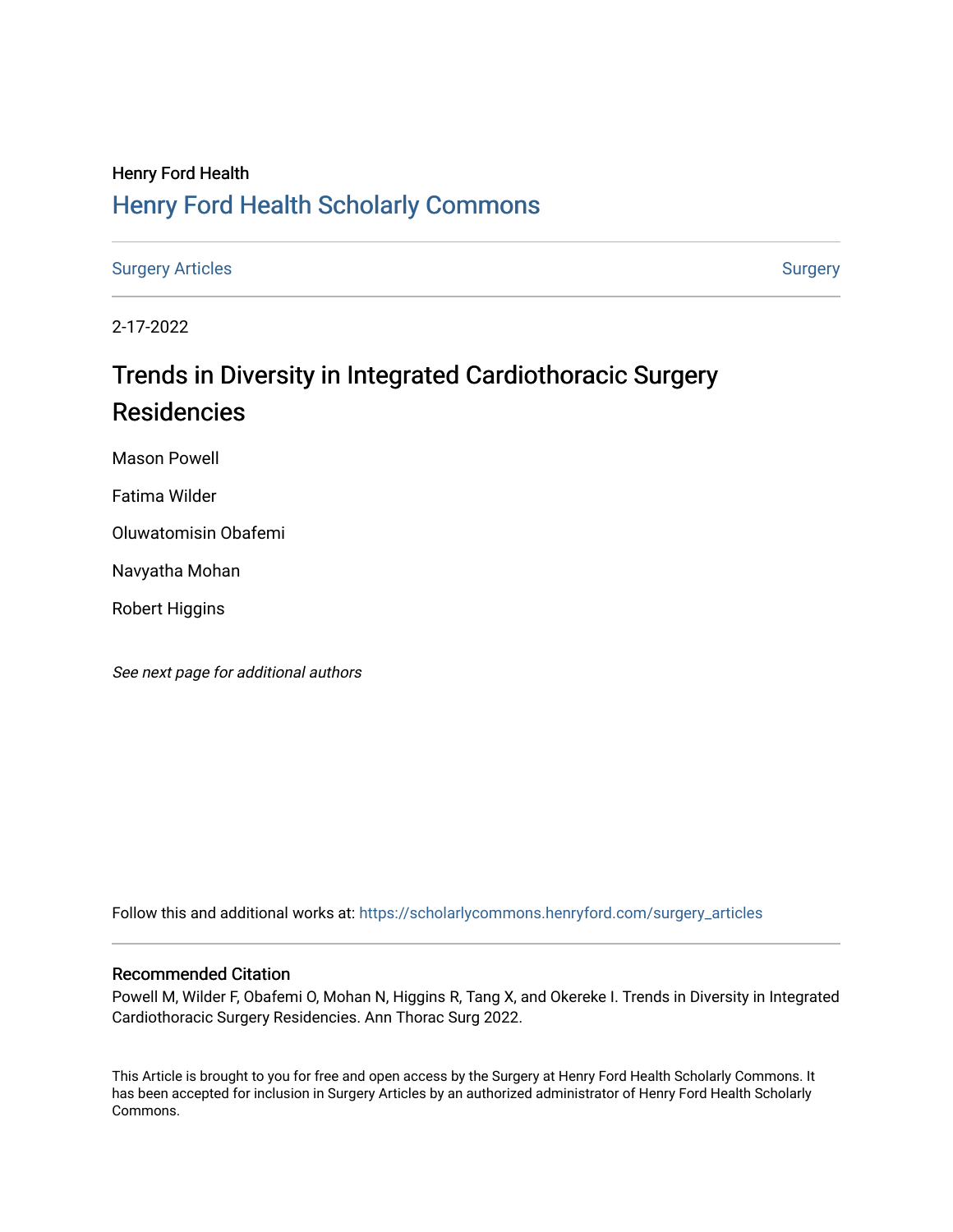### Authors

Mason Powell, Fatima Wilder, Oluwatomisin Obafemi, Navyatha Mohan, Robert Higgins, Amy Tang, and Ikenna Okereke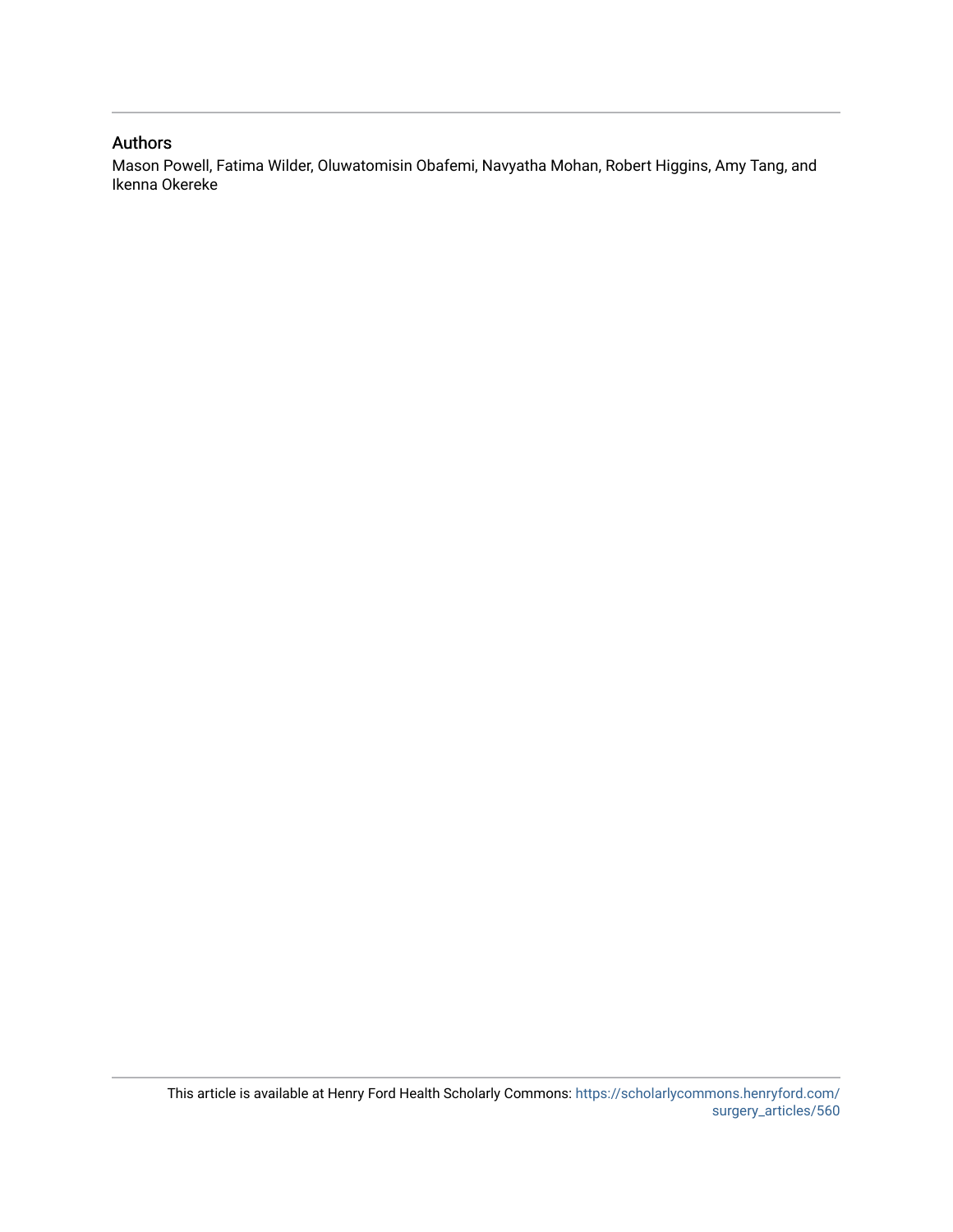1

## Trends in Diversity in Integrated Cardiothoracic Surgery Residencies

Mason Powell, BS, Fatima Wilder, MD, Oluwatomisin Obafemi, MD, Navyatha Mohan, MD, Robert Higgins, MD, Xiaoqin Tang, PhD, and Ikenna Okereke, MD

School of Medicine, University of Texas Medical Branch, Galveston, Texas; Department of Surgery, Johns Hopkins University, Baltimore, Maryland; Department of Cardiothoracic Surgery, Stanford University, Palo Alto, California; Department of Surgery, University of Texas Medical Branch, Galveston, Texas; Mass General Brigham, Boston, Massachusetts; Department of Public Health Sciences, Henry Ford Health System, Detroit, Michigan, and Department of Surgery, Henry Ford Health System, Detroit, Michigan

#### **ABSTRACT**

BACKGROUND Integrated cardiothoracic surgery residencies began 2006 to address workforce shortages in cardiothoracic surgery. As more attention has been given to racial and gender disparities, our goal was to examine trends in diversity among integrated cardiothoracic residents.

METHODS All US accredited integrated cardiothoracic programs that had accepted residents through 2020 were included. A resident list was collected through online websites and direct institutional contact. Gender, race, and year of entry were recorded. Linear regression models were used to evaluate racial and gender trends over time.

RESULTS From 2006 through 2020, 321 residents were accepted into integrated cardiothoracic training programs. Men comprised 72% (232/321) of the cohort. The racial distribution was 66.4% White (213/321), 26.2% Asian (84/321), 5.3% Hispanic (17/321), and 2.2% African American (7/321). Over the study period the time slope for Whites was –2.95 (P < .01), indicating an approximately 3% decrease each year. The time slope for Asians was 1.60 ( $P < .01$ ), whereas the time slope did not change significantly for African Americans (0.10,  $P = .94$ ) or Hispanics (0.13,  $P = .91$ ). Adjusting for the number of integrated programs each year as a covariate did not change trends for any race. The time slope did not change significantly over the time period for men  $(-0.25, P = .71)$ .

CONCLUSIONS Gender and racial diversity have not improved over time in integrated cardiothoracic residencies. Institutions should strive to recruit medical students from underrepresented backgrounds and increase their focus on gender diversity.

> (Ann Thorac Surg 2022; $\blacksquare$ : $\blacksquare$ - $\blacksquare$ ) <sup>©</sup> 2022 by The Society of Thoracic Surgeons

I ntegrated cardiothoracic surgery residencies began<br>2006 to create a focused training pathway to train<br>future cardiothoracic surgeons.<sup>1</sup> In the traditional<br>pathway trainees complete a general surgery residency ntegrated cardiothoracic surgery residencies began 2006 to create a focused training pathway to train future cardiothoracic surgeons.<sup>[1](#page-6-0)</sup> In the traditional followed by 2 or 3 years of cardiothoracic training. In integrated programs residents complete 6 years of combined general surgery and cardiothoracic clinical training. In some programs an additional 2 years after the second or third year is allotted for dedicated research or to pursue a professional degree. The number of US accredited integrated programs has gradually increased to 35 as of 2021.

Previous studies have highlighted a lack of diversity among surgical trainees. $2-6$  The benefits of diversity in medicine and medical training are numerous, including

increased productivity, increased creativity, and a better ability to relate to a broader segment of the population.<sup>7,[8](#page-6-3)</sup> In addition medical students of all races reported an improved educational experience as the level of diversity increased in their student body.<sup>[9](#page-6-4)</sup> The level of gender and racial diversity has improved over time in surgical residencies, but there is still a considerable diversity gap.<sup>10</sup>

Although prior literature has examined traditional cardiothoracic programs, $11$  no studies have investigated the level of gender and racial diversity among integrated cardiothoracic trainees. Our goal was to study the level of diversity among entering integrated cardiothoracic residents and to compare diversity in integrated cardiothoracic programs with other surgical service lines.

Accepted for publication Jan 23, 2022.

Address correspondence to Dr Okereke, Department of Surgery, Henry Ford Health System, 2799 W Grand Blvd, Detroit, MI 48202; email: [ikokerek@](mailto:ikokerek@utmb.edu) [utmb.edu](mailto:ikokerek@utmb.edu).

Downloaded for Anonymous User (n/a) at Henry Ford Hospital / Henry Ford Health System (CS North America) from ClinicalKey.com by Elsevier on March 15, 2022. For personal use only. No other uses without permission. Copyrigh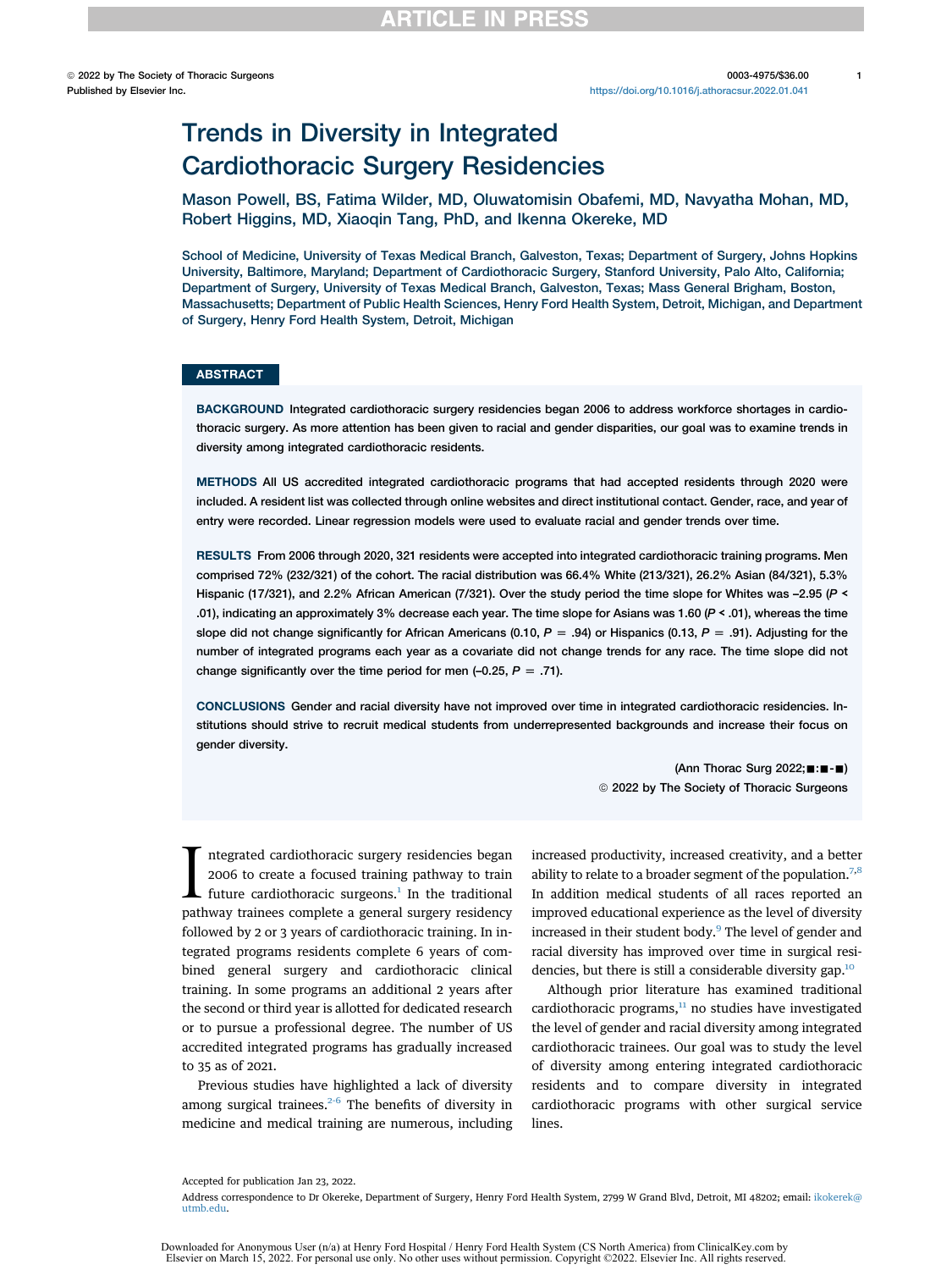POWELL ET AL DIVERSITY IN INTEGRATED RESIDENCIES

<span id="page-3-0"></span>

| <b>TABLE 1 Demographic Data for Integrated</b><br><b>Cardiothoracic Residents (N = 321)</b> |                           |
|---------------------------------------------------------------------------------------------|---------------------------|
| <b>Demographics</b>                                                                         | Percentage of cases (n/N) |
| Male sex                                                                                    | 72.3 (232/321)            |
| Race/ethnicity                                                                              |                           |
| White                                                                                       | 66.4 (213/321)            |
| Asian                                                                                       | 26.1 (84/321)             |
| Hispanic                                                                                    | 5.3 (17/321)              |
| African American                                                                            | 2.2(7/321)                |

#### MATERIAL AND METHODS

All US integrated cardiothoracic surgery trainees who had begun their residencies were included in the study. All trainees who had entered from the first year of integrated cardiothoracic programs in 2006 until 2020 were included. A list of all trainees was obtained through residency websites, program directors, and direct contact with different institutions. Initially each program's public website was reviewed to get a list of trainees at that program over time. When trainee information was not complete or available online, the program director or member of that program was contacted directly for the trainee information. Contact occurred through phone calls and emails. Institutional review board approval for this study was obtained before performing the online search or contacting any program directly.

Gender, race, and year of entry were obtained for each trainee. To categorize race we used the "Standards for maintaining, collecting and presenting federal data

<span id="page-3-1"></span>

on race and ethnicity" by the Office of Civil Rights and the US Department of the Interior.<sup>[12](#page-6-7)</sup> Race was assigned based on review of the website or directly from information from the institutions. To compare integrated cardiothoracic programs with other types of surgery residencies, data about racial and gender trends were obtained from the Accreditation Council for Graduate Medical Education and the Graduate Medical Education Data Resource Book.<sup>13</sup> Applicant information was obtained from the Association of American Medical Colleges and Electronic Residency Application Service.

Linear regression models were used to evaluate time trends for each gender and racial group. These models determined the direction, magnitude, and significance of the changes in percentages over time. An increase was denoted statistically by a significant positive change and a decrease by a negative annual change. Otherwise the trend was considered stable. Because the number of institutions changed over time as new programs were approved, an additional linear regression analysis was performed using the number of institutions in a particular year as a time-varying covariate.

All statistical tests were 2-sided and with a significance of  $P \leq .05$ . All analyses were performed using R 4.0 (R Foundation for Statistical Computing, Vienna, Austria).

#### **RESULTS**

RESIDENTS. From 2006 through 2020, 321 integrated cardiothoracic residents were accepted and began training at 27 different institutions. Demographic data for the entire cohort of integrated cardiothoracic residents who began at a program is shown in [Table 1.](#page-3-0) Male residents comprised 72% (232/321) of the cohort. The racial distribution was 66.4% White (213/321), 26.2% Asian (84/321), 5.3% Hispanic (17/321), and 2.2% African American (7/321).

GENDER DIVERSITY OVER TIME. The percentage of male integrated cardiothoracic residents ranged from 50% to 100% over time. Over the entire study period the time slope for men was –0.25, indicating a nonsignificant 0.25% decrease in percentage of male integrated residents each year ( $P = .71$ ) [\(Figure 1\)](#page-3-1). When adjusting for the number of institutions for each particular year as a covariate, there was still no significant change in male percentage.

RACIAL DIVERSITY OVER TIME. The overall percentage of non-White integrated cardiothoracic residents each year ranged from 0 to 53% ([Figure 2](#page-4-0)). The percentage of integrated residents in an individual year never rose above 11% for Hispanics or 6% for African Americans. Over the entire study period the time slope for White integrated residents was -2.95% each year ( $P < 0.01$ )

Downloaded for Anonymous User (n/a) at Henry Ford Hospital / Henry Ford Health System (CS North America) from ClinicalKey.com by Elsevier on March 15, 2022. For personal use only. No other uses without permission. Copyrigh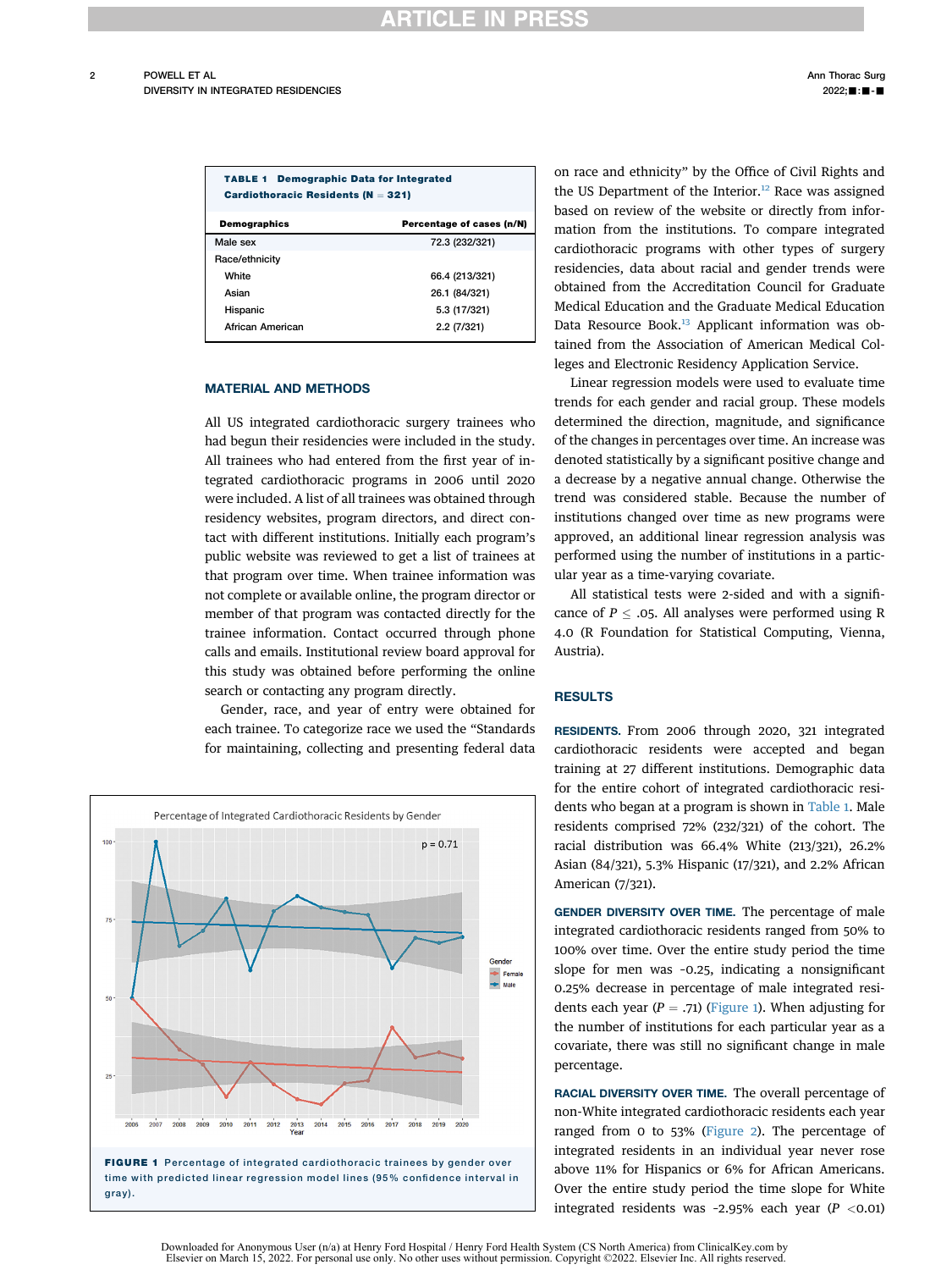## **ARTICLE IN PRESS**

3

and for Asian integrated residents was 1.60 ( $P <$  .01). The time slope was not significant for African American (0.10,  $P = .90$ ) or for Hispanic (0.13,  $P = .94$ ) integrated residents. Adjusting for the number of institutions for each particular year as a covariate did not change racial trends.

INTEGRATED CARDIOTHORACIC RESIDENCIES VS TRADITIONAL CARDIOTHORACIC FELLOWSHIPS. Data regarding gender and racial trends in traditional cardiothoracic fellowship programs were available from 2008 to the present. There was a higher percentage of female trainees in integrated cardiothoracic programs compared with traditional cardiothoracic programs (27.0% vs 19.4%,  $P < .01$ ) ([Figure 3](#page-4-1)). There were similar percentages of non-White trainees in integrated and traditional cardiothoracic programs (33.6% vs 31.4%,  $P = .44$ ) [\(Figure 4](#page-5-0)).

PERCENTAGE OF APPLICANTS WHO SUCCESSFULLY MATCHED. Applicant information regarding gender and race was available from 2016 through 2020. Before 2016 this information was not collected. Over this period female applicants had a higher percentage of successfully matching into an integrated cardiothoracic program compared with male applicants (18.6% vs 13.2%,  $P = .02$ ).

[Figure 5](#page-5-1) shows the rate of matching into an integrated program for each race from 2016 through 2020. Over this period the rate of matching successfully for Asians, Whites, Hispanics, and African Americans was 25.6%, 20.9%, 8.6%, and 7.2%, respectively.

#### COMMENT

Our study showed that when time trend analyses are used, gender diversity or representation of African Americans and Hispanic residents in integrated cardiothoracic programs has not improved. Other studies have had comparable findings when analyzing the demographic makeup of trainees in cardiothoracic training programs.[14](#page-6-9) Interestingly gender diversity in integrated programs was better than in traditional cardiothoracic programs. One result of the adoption of the 80-hour work week has been the lack of exposure of general surgery residents to cardiothoracic surgery.<sup>[15](#page-6-10)</sup> In many institutions general surgery residents do not participate in any cardiac rotations. As a result most medical students get no exposure to cardiothoracic surgery. A study showed that 60% of female medical students would have increased interest in cardiothoracic surgery if they were exposed to a female cardiothoracic surgeon.<sup>16</sup> Additionally surgery residents have expressed that finding a role model in cardiothoracic surgery is more important than in other specialties.<sup>[17](#page-6-12)</sup> Based on these studies exposing female trainees to female

<span id="page-4-0"></span>

cardiothoracic surgeons may improve gender diversity in the future.

Inadequate representation of African American and Hispanic physicians has been a chronic issue. According to the Association of American Medical Colleges, among active physicians in 2018 only 5.8% identified as Hispanic and 5.0% as Black or African American.<sup>[18](#page-6-13)</sup> The data from this survey are consistent, highlighting the fact that African American and Hispanic trainees make up less than 10% of cardiothoracic surgery trainees in integrated programs. One likely issue is a lack of awareness among premedical and medical students. Although integrated programs have been active since 2006, premedical and medical students who are not in institutions where these programs exist may not be exposed to integrated programs as an

<span id="page-4-1"></span>

Downloaded for Anonymous User (n/a) at Henry Ford Hospital / Henry Ford Health System (CS North America) from ClinicalKey.com by Elsevier on March 15, 2022. For personal use only. No other uses without permission. Copyrigh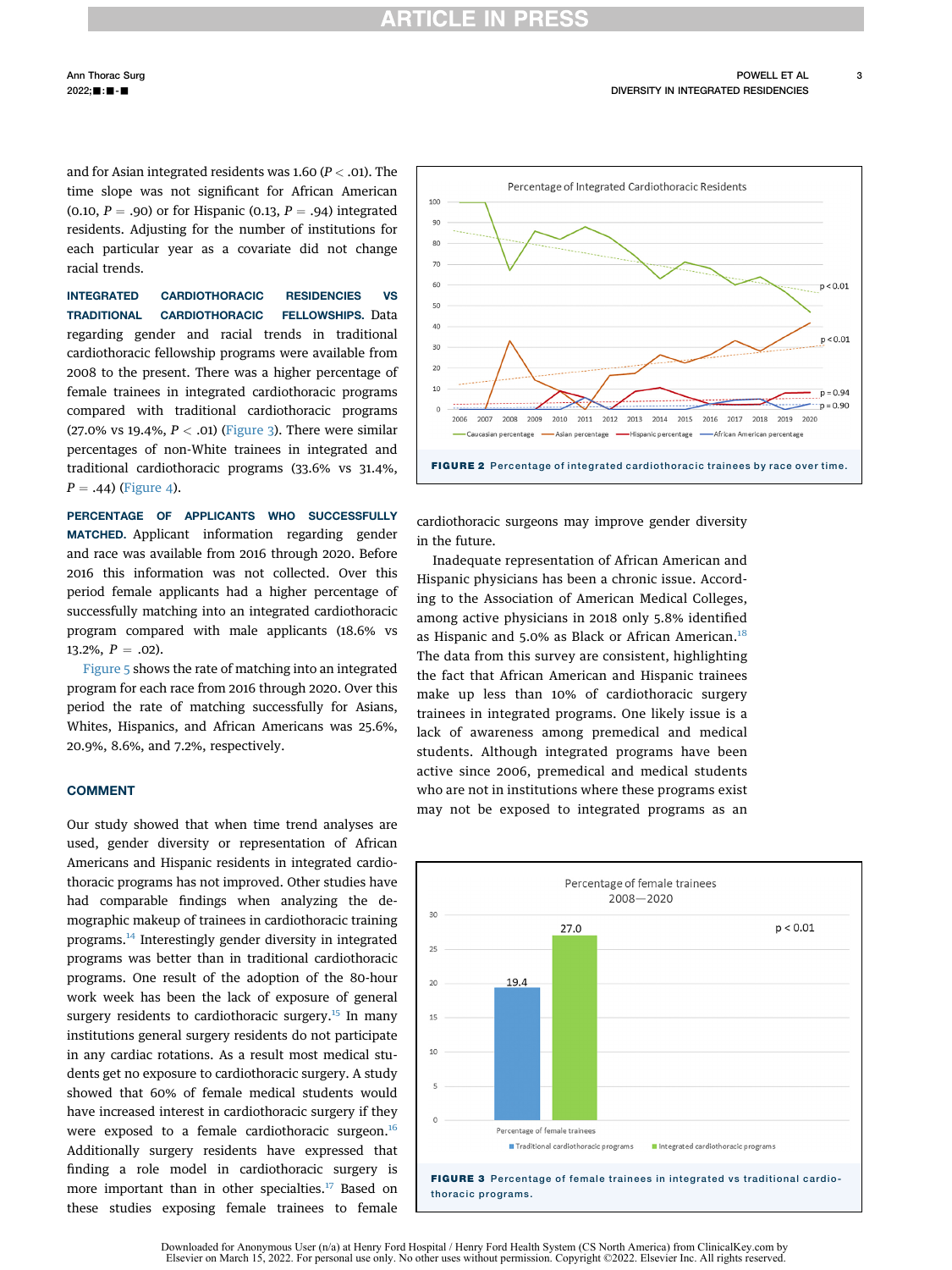## **ARTICLE IN PRESS**



<span id="page-5-0"></span>

option. The leadership within these programs needs to prioritize identifying premedical students through local community outreach, medical schools, and student groups such as the Thoracic Surgery Medical Students Association. There is a need to foster relationships that build pipelines to aid students in progressing toward integrated programs.<sup>[19](#page-6-14)</sup>

Another contributing factor, even for trainees who are familiar with integrated programs, is that students are unaware of the resources available for those interested in cardiothoracic surgery. Resources such as summer programs, internships, clinical rotations, and shadowing

<span id="page-5-1"></span>

opportunities are a necessity for those entering the field of surgery. Programs targeting African American/Black or Hispanic applicants are available.<sup>20-22</sup> However if premedical students are not aware of these programs, they are unable to take advantage of them. It would be beneficial if starting at the high school level students are purposefully identified and informed of these resources, with mentors identified to assist them in navigating the process. In addition social media and other electronic platforms can be used by training programs to reach out to underrepresented students.

Recently, another reason for lack of diversity in cardiothoracic surgery is that many outside the field have discouraged our service line. General surgery residents and medical students have been dissuaded from pursuing cardiothoracic surgery by noncardiothoracic mentors. Reasons cited have included a lack of jobs, cardiothoracic surgery regarded as a dying field, and concerns about the shifting of procedures to cardiology. Although this trend is not specific to Black/African American and Hispanic trainees, it is likely an important component of the lack of diversity in the field. These inclinations suggest a need for early and consistent exposure of premedical students of African American and Hispanic descent to cardiothoracic surgery by those within the field who can provide accurate information regarding current and future prospects in the field. The fact that African Americans and Hispanics make up, respectively, only 2.2% and 5.3% of trainees is alarming. This low representation highlights a significant need to increase efforts to improve diversity. It is important to note the percentage of underrepresented medical students at these institutions as well.

In our study we discovered racial disparities at the applicant level as well. This lack of underrepresented trainees is an example of the "leaky pipeline" phenomenon, in which underrepresented trainees are less likely to continue toward specialties beginning as early as kindergarten.<sup>23-26</sup> Most scientific studies regarding this phenomenon have shown that early exposure to specialty fields can reduce the impact of the leaky pipeline. In our situation exposing undergraduate and medical students to cardiothoracic surgery may likely improve diversity.

It is important to note that although there are some common reasons for gender disparities and racial disparities, there are stark differences in gender vs racial issues. As an example slightly over 50% of current medical students are women. In comparison only 3% are African American. Themes such as unconscious bias, lack of role models, and societal expectations may influence gender disparities differently from how they influence racial disparities. Understanding these influences will help to reduce these disparities going forward.

Downloaded for Anonymous User (n/a) at Henry Ford Hospital / Henry Ford Health System (CS North America) from ClinicalKey.com by Elsevier on March 15, 2022. For personal use only. No other uses without permission. Copyrigh